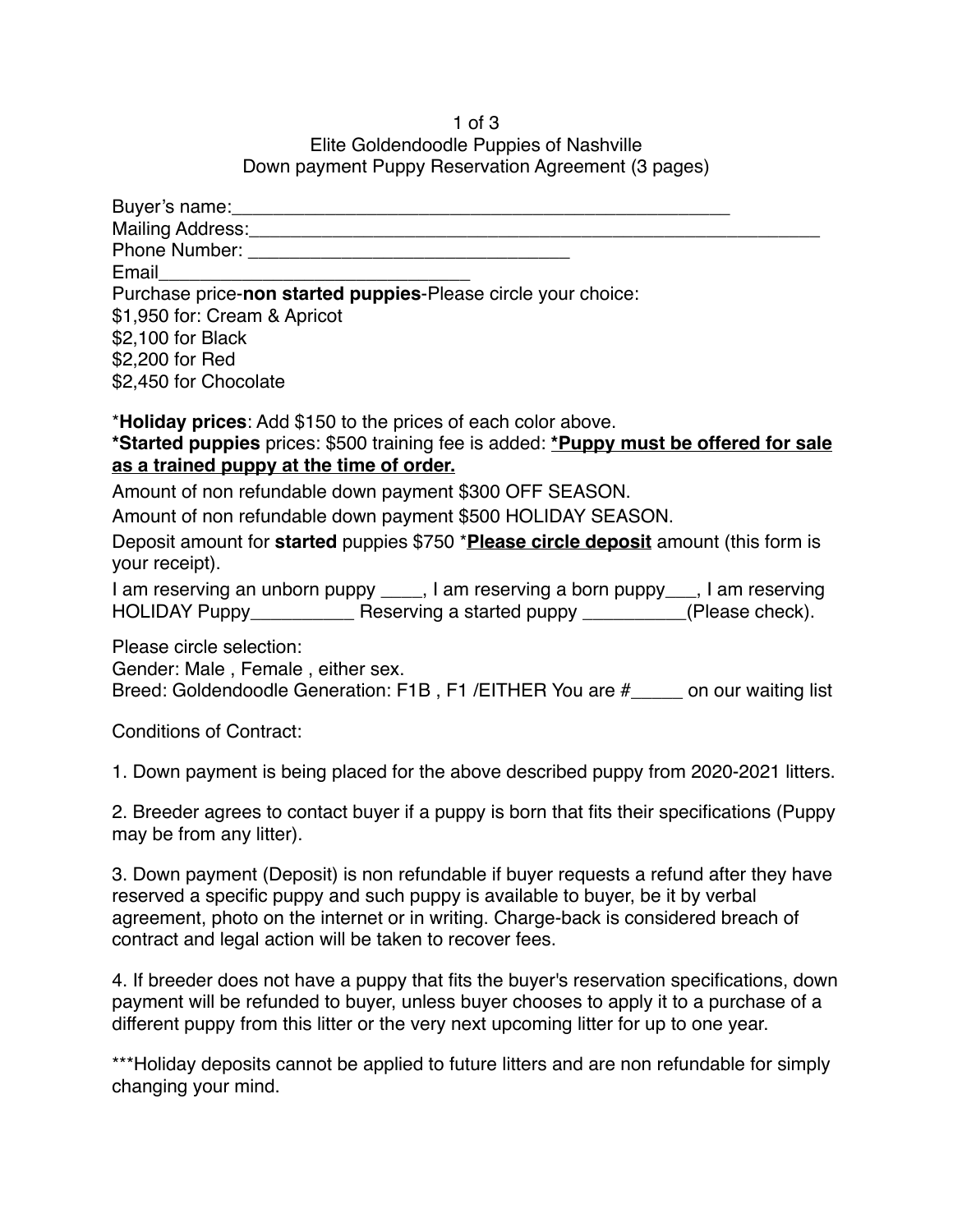## 2 of 3

5. Buyer has been placed on a waiting list in the above shown order  $#_{--}$ 

6. Down payment is accepted in personal check, pay pal or wire transfer only. Please add \$15 for wire transfer. Pay pal payment option include pay pal fees already.

7. Seller reserves the right to terminate this agreement for any reason at any time by returning down payment (Deposit) to buyer.

7.(a) Deposits can be rolled over to any litter for up to 1 year from original reservation.

8. Attorney/court Fees. In the even that buyer breaches this contract: Any litigation, arbitration, or other proceeding by which seller either seeks to enforce its rights under this Agreement (whether in contract, tort, or both) or seeks a declaration of any rights or obligations under this Agreement, the seller shall be awarded its reasonable attorney fees, and costs and expenses incurred from any lawsuit resulting from breaching this contract . Any lawsuit pertaining to this contract shall take place in Dickson county Tn.

9. Counterparts; Electronic Signatures. This agreement may be signed in one or more counterparts, which together will form a single agreement. This agreement may be signed electronically.

## Puppy pick up policy:

a. Buyer will pick up the puppy on the designated pick up date- at 8 weeks old, unless puppy benefits from staying longer, in which case Seller will notify buyer of a different pick up date.

b. Buyer has a 72 hour window from the designated pick up date provided by the seller to pick up the puppy unless otherwise agreed in advance. This applies to puppies that are not ready to go home yet being too young or newly born litters. If puppy is not picked up within the 72 hour pick up time window, buyer agrees to pay seller a boarding fee of \$35 a day until puppy is picked up.

c. For puppies that are ready to go home; Buyer has 72 hour window to pick up their puppy from the date deposit was received. If puppy is not picked up within the 72 hour pick up time window, buyer agrees to pay seller a boarding fee of \$35 a day until puppy is picked up.

d. Buyer must make advanced arrangements in the case of puppy boarding and pay boarding fees in advance.

10. Balance is due and accepted in cash only when puppy is picked up in person.